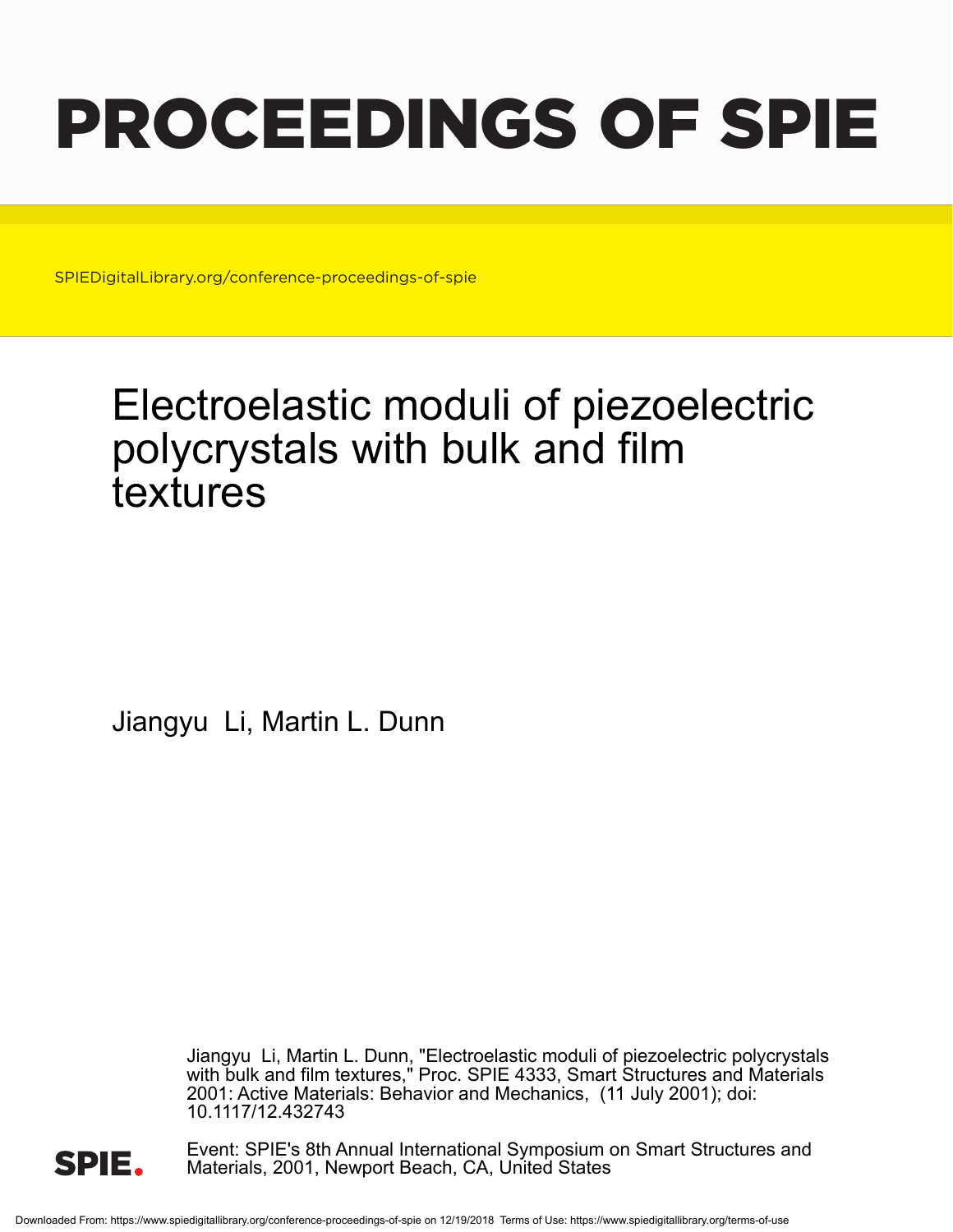### Electroelastic moduli of piezoelectric polycrystals with bulk and film textures

JiangYu Li<sup>a</sup> and Martin L. Dunn<sup>b</sup> <sup>a</sup>Division of Engineering and Applied Science, Caltech, Pasadena, CA 91125  $b$ Department of Mechanical Engineering, University of Colorado, Boulder, CO 80309

#### ABSTRACT

The effect of crystallographic texture on the electroelastic moduli of piezoelectric polycrystals has been studied using micromechanical modeling that makes use of the uniform field concept. An orientational averaging scheme has been developed for textured piezoelectric polycrystals, which, when combined with the conventional self-consistent approach, provides an estimate of the effective electroelastic moduli in terms of texture. In the special situation where the polycrystal exhibits a fiber texture, a class of uniform fields exist under certain crystal symmetries, so that the effective electroelastic moduli can be determined exactly. This is confirmed by the coincidence of the corresponding upper and lower bounds. Numerical results are presented for both cases and compared to known theoretical predictions where possible.

Keywords: Piezoelectric polycrystal, ceramic, thin film, texture

#### 1. INTRODUCTION

Applications of piezoelectric ceramics and thin films have increased dramatically in recent years, fueled largely by their many uses in smart materials and structural systems. When a piezoelectric ceramic is fabricated by standard ceramic processing techniques, it is an aggregate of randomly oriented piezoelectric grains. No net macroscopic polarization is realized because the polarization directions are randomly oriented, and the material is not macroscopically piezoelectric. If the isotropic non-piezoelectric ceramic is subjected to a large electric field at high temperature (a process termed poling), the directions of polarization in many of the grains are permanently realigned resulting in a macroscopic spontaneous polarization and hence, piezoelectricity. The most prominent microstructural characteristic of thin films is the so-called columnar grain, i.e., highly oriented long needle-like grain. For materials in both bulk and film form, the grain orientation distribution is very important in determining the macroscopic behaviors of the polycrystalline aggregates. Furthermore, the same ideas apply at the subgrain level with regard to individual domains.

In this work, we study the effect of polycrystalline microstructure, especially texture, on the effective behavior of piezoelectric ceramics in both bulk and film forms <sup>1,2</sup>. An orientational averaging scheme is developed, which, when coupled with the self-consistent micromechanics approach, provides an estimate of the effective electroelastic moduli in terms of texture. In the special situation where the polycrystal exhibits a film texture, a class of uniform fields exist under certain crystal symmetries, so that the effective electroelastic moduli can be determined exactly. This problem is addressed by various authors from different aspects <sup>3-6</sup>. Although our scheme is developed strictly for linear constitutive behavior, when combined with an appropriate domain switch criteria, it can serve as the backbone for the analysis of more complex nonlinear behavior, as well as texture evolution under applied electrical or mechanical loading.

#### 2. MICROMECHANICS

We consider the piezoelectric, and thus inherently anisotropic, analog of the uncoupled theory of elasticity, where the electric and elastic fields are fully coupled. The field variables and material moduli are represented either by conventional indicial notation or by bold characters. The constitutive equation for stationary linear response of a piezoelectric solid can be expressed as:

$$
\sigma_p = C_{pq} \varepsilon_q - e_{pk} E_k
$$
  
\n
$$
D_i = e_{iq} \varepsilon_q + \kappa_{ik} E_k
$$
\n(1)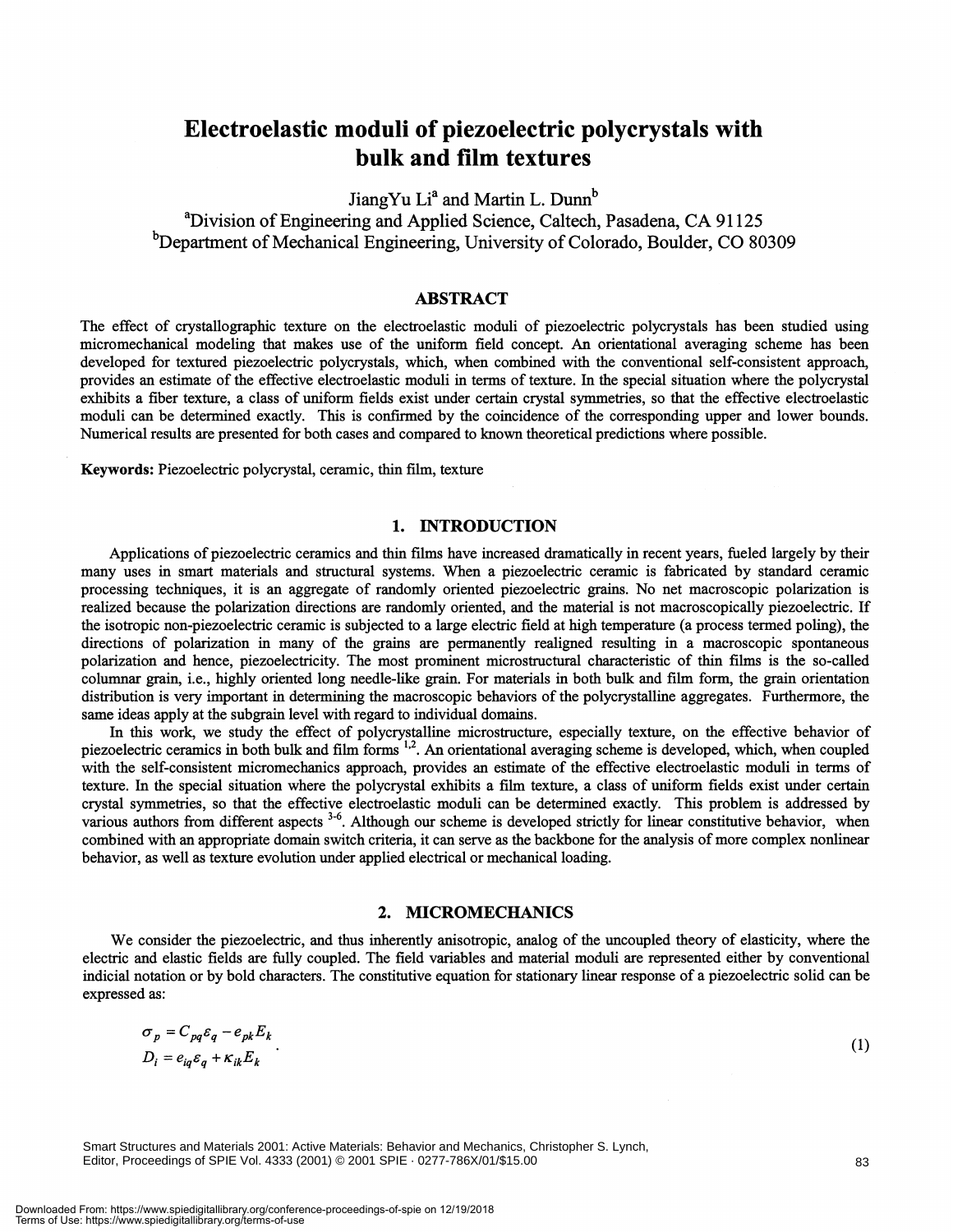In eqs. (1)  $\sigma_p$  and  $\varepsilon_p$  are the stress and elastic strain, respectively; D<sub>i</sub> and E<sub>i</sub> are the electric displacement and field, respectively.  $C_{pq}$ ,  $e_{iq}$ , and  $\kappa_{ik}$  are the elastic stiffness tensor (measured in a constant electric field), the piezoelectric tensor, and the dielectric tensor (measured at a constant strain), respectively. The well known contracted notation for tensors is adopted '. We introduce the matrix representation for these quantities:

$$
\Sigma = \begin{bmatrix} \sigma \\ \mathbf{D} \end{bmatrix}, \qquad \mathbf{Z} = \begin{bmatrix} \varepsilon \\ -\mathbf{E} \end{bmatrix}, \qquad \mathbf{G} = \begin{bmatrix} \mathbf{C} & \mathbf{e}^{\mathbf{t}} \\ \mathbf{e} & -\kappa \end{bmatrix}, \tag{2}
$$

the constitutive equations (1) can then be written as:

$$
\Sigma = \mathbf{GZ} \,, \tag{3}
$$

where  $\Sigma$  and Z are 9×1 column vectors representing the electroelastic field variables, G is 9×9 matrix representing the electroelastic moduli, and the superscript t is used to denote the transpose of matrix. The electric field —E instead of E is used as independent variable because it allows the construction of symmetric moduli matrix, which proves to be advantageous.

Assuming statistical homogeneity for heterogeneous solid subjected to external loading consistent with the uniform fields  $\mathbb{Z}^0$  on the boundary, the effective electroelastic moduli  $G^*$  can be defined as:

$$
\langle \Sigma \rangle = G^* \langle Z \rangle \,, \tag{4}
$$

where  $\langle \bullet \rangle = \int (\bullet) d\Omega(\theta, \varphi, \phi)$  denotes an orientational volume average, in which  $(\theta, \varphi, \phi)$  are Euler angles <sup>8</sup> describing the orientation of a grain  $O-X_1X_2X_3$  in a global coordinate system  $O-x_1x_2x_3$ . Due to linearity we have:

$$
\mathbf{Z}(\theta,\varphi,\phi) = \mathbf{A}(\theta,\varphi,\phi)\mathbf{Z}^0,\tag{5}
$$

where  $A(\theta,\varphi,\phi)$  is the concentration factor for grain at orientation  $(\theta,\varphi,\phi)$ , which is a function of microstructural parameters, such as grain shape, orientation, and the interactions among different grains. We can express the effective electroelastic moduli exactly as:

$$
\mathbf{G}^* = \langle \mathbf{G}(\theta, \varphi, \phi) \mathbf{A}(\theta, \varphi, \phi) \rangle, \tag{6}
$$

where  $G(\theta, \varphi, \phi)$  are the electroelastic moduli of a grain at orientation  $(\theta, \varphi, \phi)$  expressed in the global coordinate system.

It is clear from eq. (6) that the estimation of effective electroelastic moduli depends on the estimation of the concentration factor  $A(\theta, \varphi, \phi)$ . The simplest assumption for the concentration factor is  $A(\theta, \varphi, \phi) = I$ . This corresponds to assuming the existence of a uniform strain and electric field in the polycrystal subjected to an external loading, and gives:

$$
\mathbf{G}^* = \langle \mathbf{G}(\theta, \varphi, \phi) \rangle. \tag{7}
$$

Analogously, a uniform stress and electric displacement assumption gives:

$$
\mathbf{G}^* = \langle \mathbf{G}^{-1}(\theta, \varphi, \phi) \rangle^{-1}.
$$
 (8)

Equations  $(7)$  and  $(8)$  are the piezoelectric analog of the Voigt-Reuss averages in elastic solids <sup>9,10</sup>. The self-consistent approach <sup>11,12,1</sup> assumes that the individual grains are embedded in an infinite matrix with yet to be determined effective electroelastic moduli  $G^*$ , subjected to the yet to be determined external loading  $Z_1$  at the boundary. It follows that:

$$
\mathbf{G}^* = \langle \mathbf{G}(\theta, \varphi, \phi)(\mathbf{A}^{dil}(\theta, \varphi, \phi) \rangle \langle \mathbf{A}^{dil}(\theta, \varphi, \phi) \rangle^{-1}, \tag{9}
$$

with

#### 84 Proc. SPIE Vol. 4333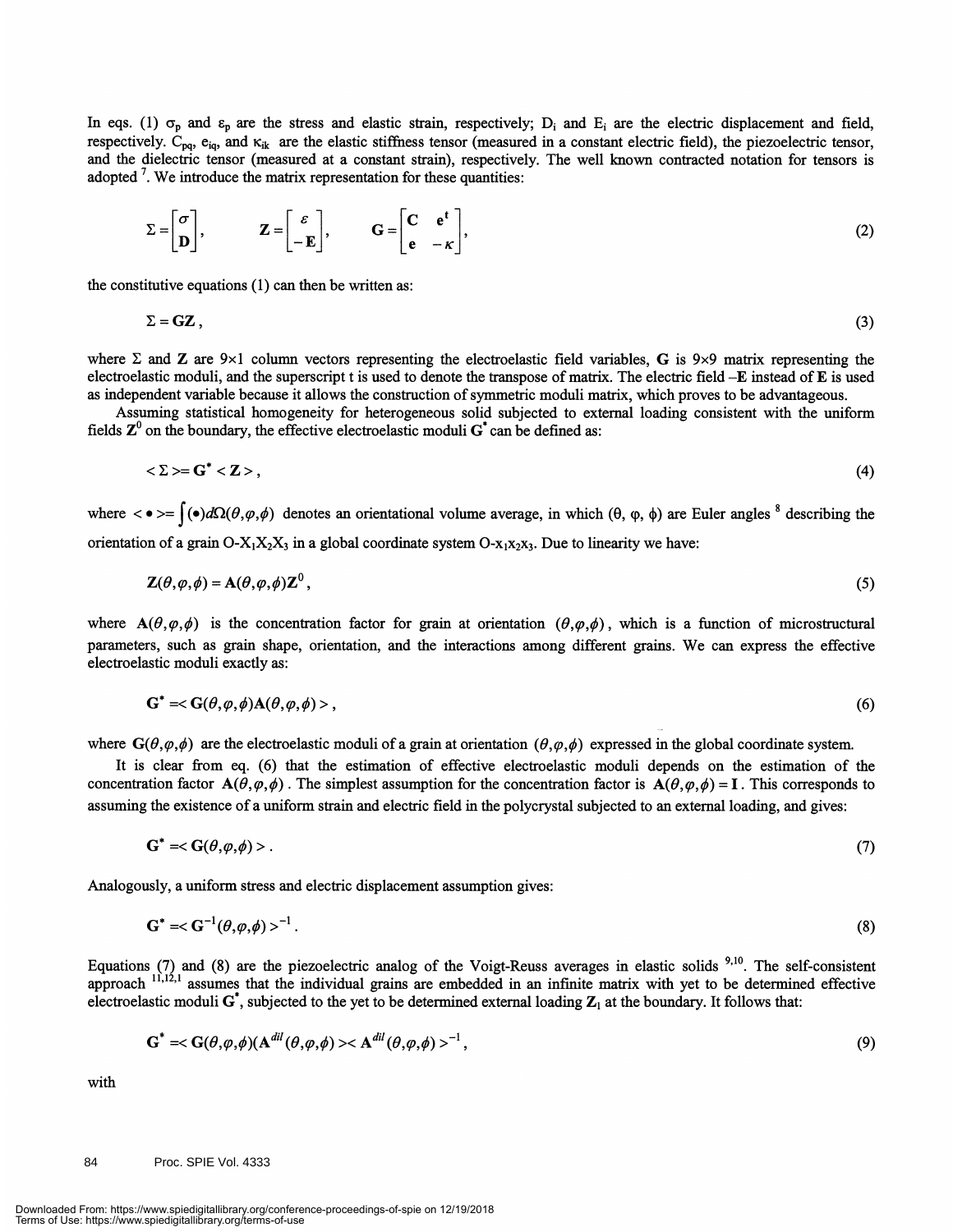$$
\mathbf{A}^{dil}(\theta,\varphi,\phi) = \{\mathbf{I} + \mathbf{S}(\theta,\varphi,\phi)\mathbf{G}^{-1}(\theta,\varphi,\phi)[\mathbf{G}(\theta,\varphi,\phi) - \mathbf{G}^*]\}^{-1},\tag{10}
$$

where  $S(\theta, \varphi, \phi)$  is the piezoelectric Eshelby tensor <sup>13-15</sup> for a grain at orientation  $(\theta, \varphi, \phi)$  expressed in the global coordinate system, which is function of the effective electroelastic moduli  $G^*$  of matrix and the grain shape.

#### 3. ORIENTATION DISTRIBUTION FUNCTION

It is clear that the estimation of the effective electroelastic moduli of piezoelectric polycrystals involves orientational volume averages, irrespective of the micromechanics scheme used. The orientation distribution of grains in the polycrystal can be described by Orientation Distribution Function (ODF)  $W(\xi,\varphi,\phi)$ <sup>8</sup>, which is the probability density function for a grain at orientation  $(\theta, \varphi, \varphi)$ . The orientational volume average of a single crystal tensorial property  $H$  weighted by an ODF is:

$$
\langle \mathbf{H} \rangle = \int_0^{2\pi} \int_0^{2\pi} \int_{-1}^1 \mathbf{H}(\xi, \varphi, \phi) W(\xi, \varphi, \phi) d\xi d\varphi d\phi , \qquad (11)
$$

where  $H(\xi,\varphi,\phi)$  is the single crystal value of H expressed in the global coordinate system. To evaluate  $\langle H \rangle$ , we expand both  $W(\xi,\varphi,\phi)$  and  $H(\xi,\varphi,\phi)$  into a series of generalized associated Legendre functions:

$$
W(\xi,\varphi,\phi) = \sum_{l=0}^{l=\infty} \sum_{m=-l}^{l} \sum_{n=-l}^{l} W_{lmn} Z_{lmn}(\xi) e^{-im\varphi} e^{-in\phi} , \qquad (12)
$$

$$
\mathbf{H}(\xi,\varphi,\phi) = \sum_{l=0}^{l=\infty} \sum_{m=-l}^{m=l} \sum_{n=-l}^{n=l} \mathbf{H}_{lmn} Z_{lmn}(\xi) e^{-im\varphi} e^{-in\phi},
$$
\n(13)

where  $Z_{lmn}(\xi)$  are generalized associated Legendre functions. Due to orthogonality, the expansion coefficients can be expressed as:

$$
W_{lmn} = \frac{1}{4\pi^2} \int_{0}^{2\pi^2} \int_{0}^{1} W(\xi, \varphi, \phi) Z_{lmn}(\xi) e^{im\varphi} e^{in\phi} d\xi d\varphi d\phi,
$$
 (14)

$$
\mathbf{H}_{lmn} = \frac{1}{4\pi^2} \int_{0}^{2\pi} \int_{0}^{2\pi} \prod_{j=1}^{n} \mathbf{H}(\xi, \varphi, \phi) Z_{lmn}(\xi) e^{im\varphi} e^{in\phi} d\xi d\varphi d\phi.
$$
 (15)

The texture coefficients  $W_{lmn}$  represent the orientation distribution of grains in the polycrystalline aggregate. Even-rank texture coefficients can be determined from X-ray diffraction intensity as discussed in detail by Roe<sup>8</sup>. Such techniques are not able to provide information regarding odd-rank texture coefficients, due to the inherent centrosymmetry in X-ray diffraction. We suggest that this work may provide a potential method to determine the odd-rank texture coefficients inversely, from the measurement of odd-rank tensorial properties, such as the piezoelectric constants. Using eqs. (14) and (15), and taking into account the orthogonal property of  $Z_{lmn}(\xi)$ , equation (11) reduces to:

$$
\langle \mathbf{H} \rangle = 4\pi^2 \sum_{l=0}^{R} \sum_{m=-l}^{l} \sum_{n=-l}^{l} \mathbf{H}_{lmn} W_{lmn} \,, \tag{16}
$$

where R is the rank of tensorial property H. Only the first R terms in the series expansion need to be considered in averaging a tensorial property of rank  $R^{-16}$ .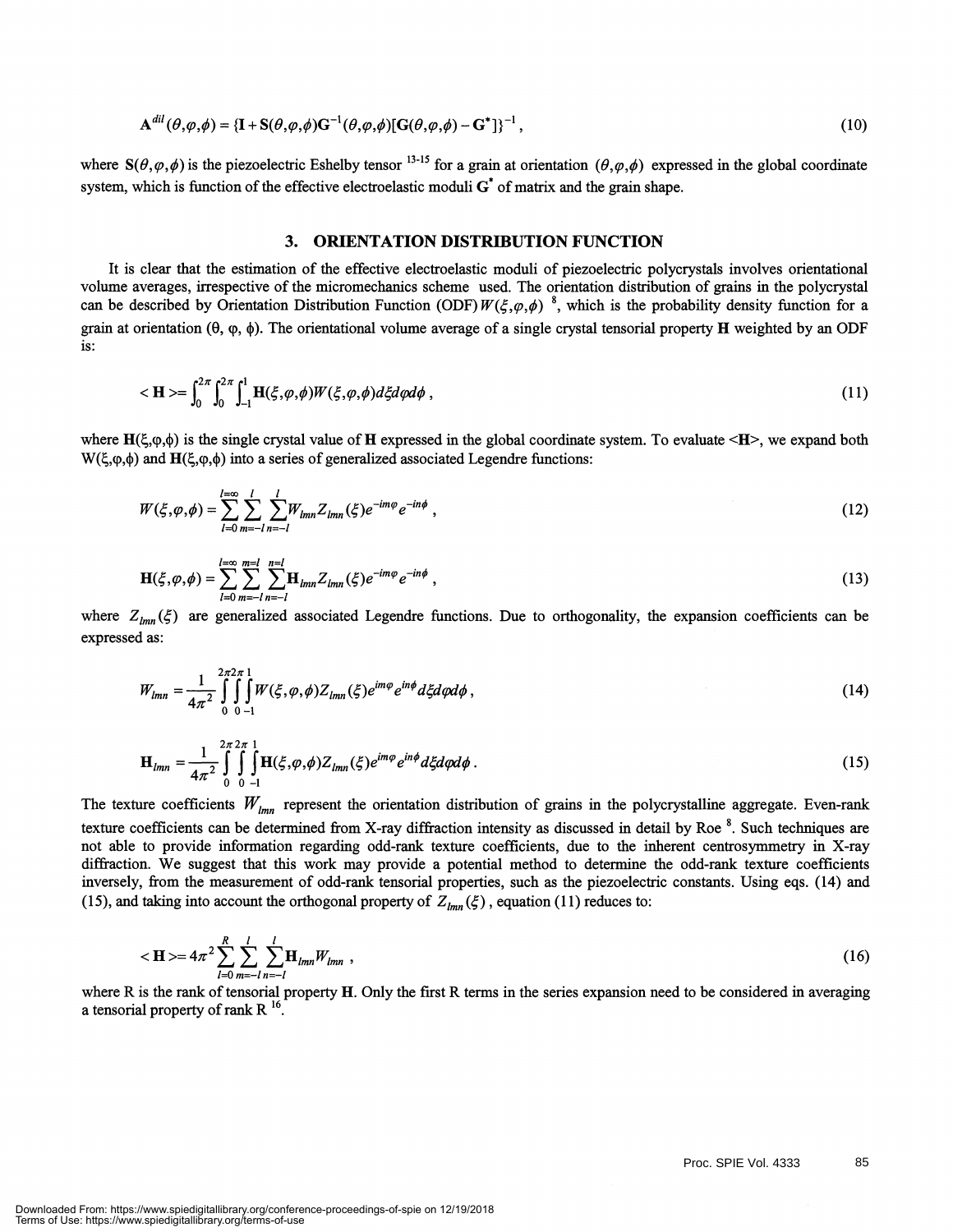

Figure 1. Euler angles  $(\theta, \varphi, \phi)$  for a grain in a global coordinate system.



Figure 2. Gaussian distribution function with different parameter  $\alpha$ .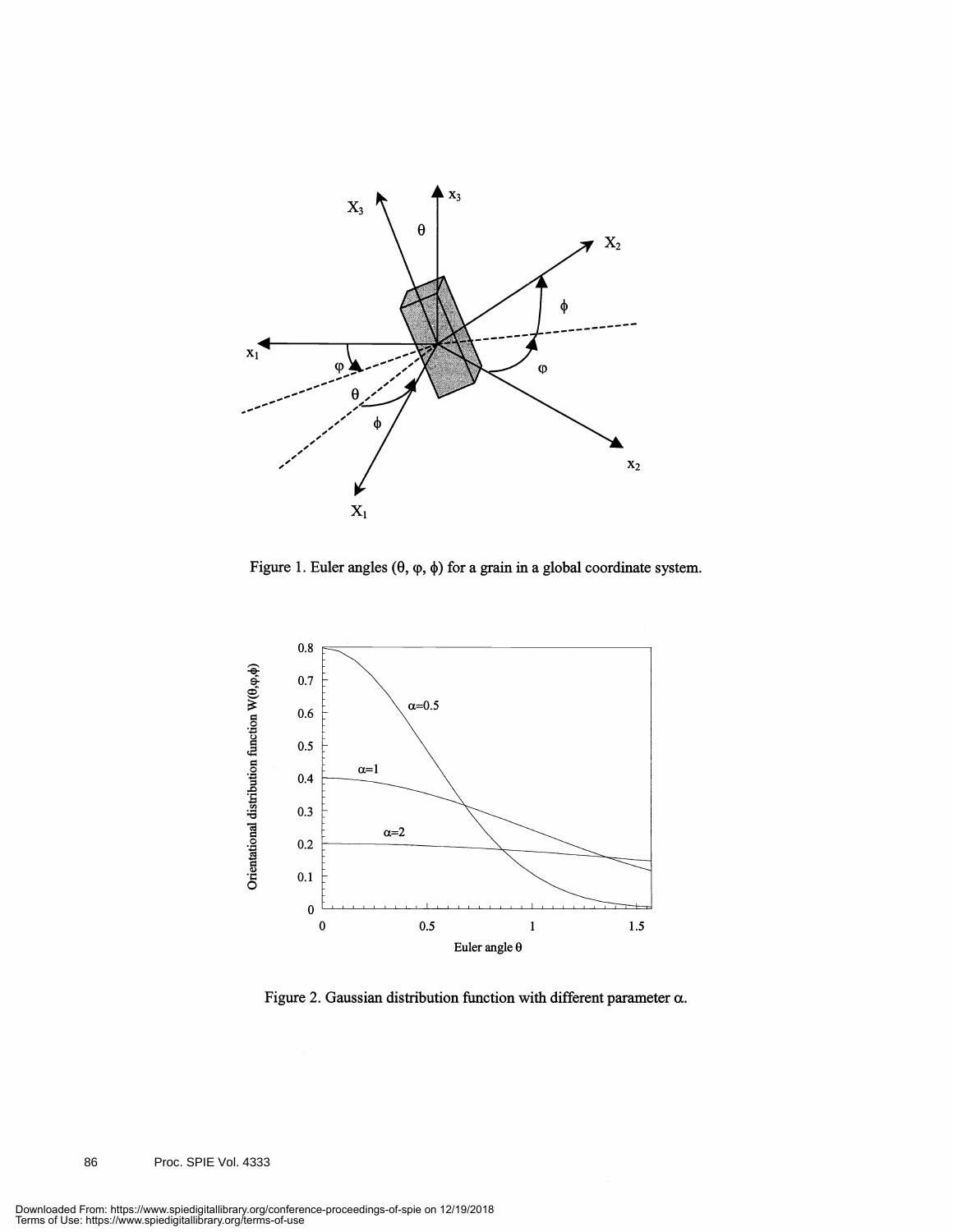In a compromise between simplicity and usefulleness, we approximate the ODF using a Gaussian distribution function. Because piezoelectric polycrystals are often transversely isotropic, we assume the ODF only depends on the Euler angle 0, i.e.,

$$
W(\theta,\varphi,\phi) = \frac{1}{\alpha\sqrt{2\pi}} Exp(-\frac{\theta^2}{2\alpha^2}),
$$
\n(17)

where the parameter  $\alpha$  in the Gaussian distribution function depends on the details of the crystallographic texture. The shape of the Gaussian distribution function with various values of  $\alpha$  is shown in Fig. 2. Two extreme cases follow : a polycrystal with perfectly aligned grains, such as a piezoelectric thin film, is realized by letting  $\alpha \rightarrow 0$ ; and, a polycrystal with randomly oriented grains, such as an isotropic (unpoled) ceramic, is realized by letting  $\alpha \rightarrow \infty$ . Other textures can be realized by varying  $\alpha$  in between these limits. In practice  $\alpha$  is closely related to the processing details for the piezoelectric polycrystal, such as the poling field intensity. For example, before poling the ceramic is isotropic, and  $\alpha$  approaches infinity. When an electric field is applied during poling, some grains, or more precisely, subgrain domains, will reorient to minimize the free energy of the system. This can be represented by  $\alpha$  takeing on a finite value, depending on the magnitude of the poling field. For a thin film with fiber texture, at the saturation field all of the grains are perfectly aligned with a polarization along the poling field direction, and  $\alpha$  approaches zero. Via an appropriate measurement program, the relationship between  $\alpha$  and the processing conditions can potentially be identified.

#### 4. POLYCRYSTALS WITH FIBER TEXTURE

As a specific example, we consider piezoelectric polycrystals with a fiber texture where all grains in the polycrystal have a common symmetry axis aligned along the  $x_3$  direction (normal to the plane for a planar film). For this class of materials, the individual grains respond in exactly the same way to the applied loading under certain conditions, regardless of their orientations, so that the electroelastic fields in the polycrystal are uniform, and the effective electroelastic moduli can be found exactly. To pursue the conditions for such uniform fields, consider a single crystal, possessing a six-, four-, three-, or two-fold symmetry axis parallel to the  $x_3$  axis. We now consider simple electroelastic loadings of the polycrystal, where only one of the nine  $\varepsilon_p$  or  $E_i$  is nonzero, and determine under what conditions the corresponding strain and electric displacement states in individual grains are invariant with respect to a rotation  $\beta$  about the  $x_3$  direction of the grain. Since all grains have the same symmetry axis aligned along the  $x_3$  direction, this invariance means that all grains respond in an identical way to the external loading. In such a situation, the grains do not disturb each other, so no elastic and electric field fluctuations develop. The resulting electroelastic fields are invariant under the rotation  $\beta$  around the x<sub>3</sub> direction if, and only if, the electroelastic moduli involved in a particular loading do not change under such a rotation, so that they are identical before and after the tensor transformation. The exact solutions for the effective electroelastic moduli under a particular rotational symmetry are summarized in Table 1. Complete details of the analysis are given elsewhere  $2$ .

5. NUMERICAL RESULTS AND DISCUSSION<br>To demonstrate the application of the theory we consider BaTiO<sub>3</sub> polycrystals, where the single-crystal material constants  $^{17}$  are listed in Table 2. We first apply the theory to a BaTiO, polycrystal with texture described by the Gaussian distribution, with grains that are assumed to be spherical. Fig. 3 shows the effective piezoelectric constants of the BaTiO<sub>3</sub> polycrystal as a function of  $\alpha$ . When  $\alpha$  approaches zero, the grains in polycrystal become aligned. In this case the elastic constants  $C_{13}$ ,  $C_{33}$ , and  $C_{44}$ , and all of the piezoelectric and dielectric constants of the polycrystalline aggregate are exact and reduce to the corresponding single crystal values. As shown in Fig. 3, the Voigt-Reuss averages and the self-consistent predictions agree with each other and recover the single crystal values for these moduli. When  $\alpha$  approaches infinity, the grains are randomly oriented and the polycrystal becomes isotropic and non-piezoelectric; in Fig. 3 It is seen that all piezoelectric constants become zero. Between these two extreme cases, the effective piezoelectric moduli show a strong dependency on texture, and there are peaks in piezoelectric constants  $e_{31}$  and  $e_{33}$  as  $\alpha$  approaches 0.6-0.7; the polycrystal constants are larger in magnitude than their single crystal values. This suggests that the piezoelectric properties of the polycrystal can be optimized by engineering the microstructure. Although not studied in detail here, we note that the same type of calculations can be applied at the domain level of a single crystal, suggesting again the optimization of certain material properties via microstructure tailoring.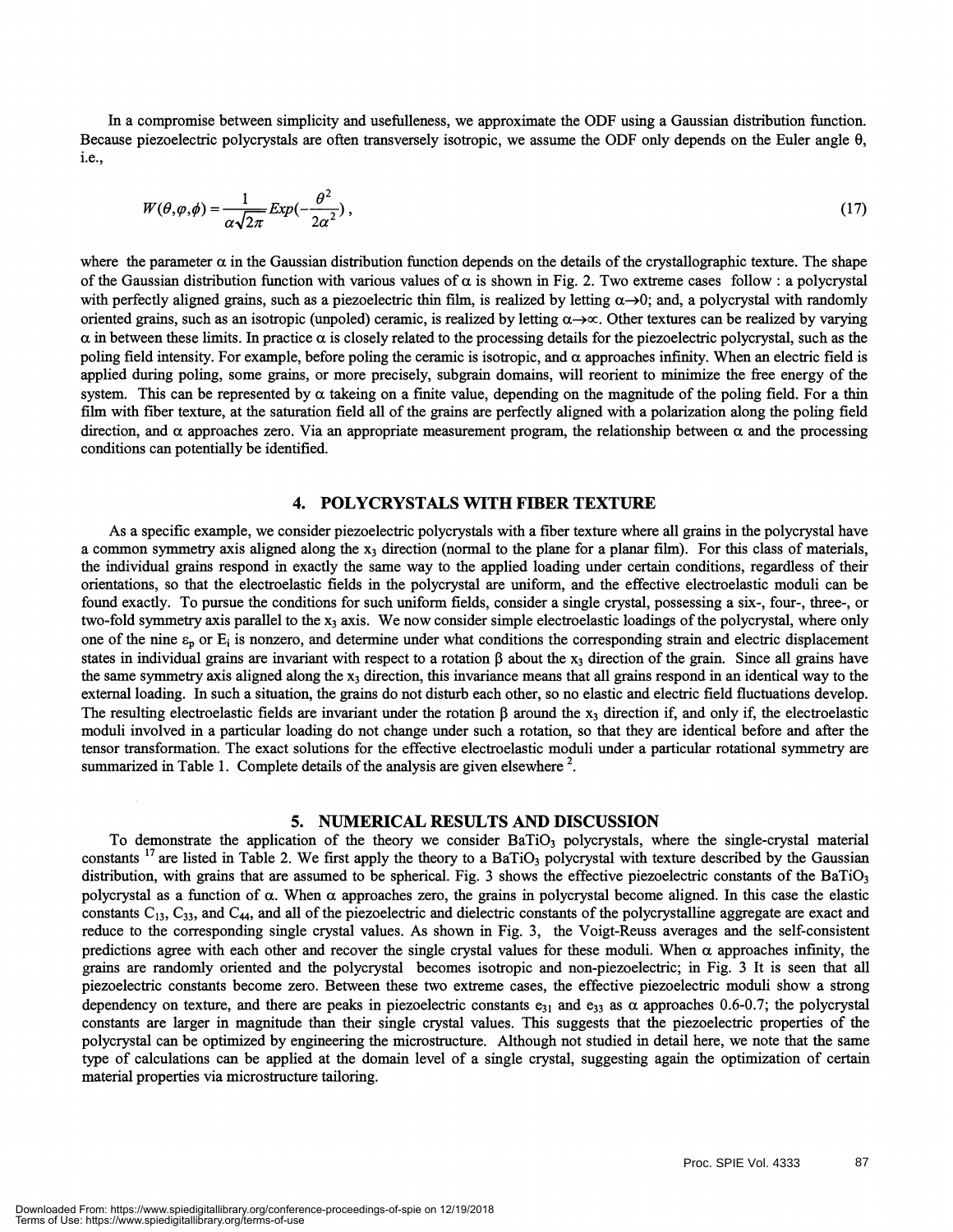| Symmetry  | Elastic                                          | Piezoelectric                                                | Dielectric                               | Thermal                         |
|-----------|--------------------------------------------------|--------------------------------------------------------------|------------------------------------------|---------------------------------|
| 6-fold    | All                                              | All                                                          | All                                      | All                             |
| 4-fold    | $C_{13} = C_{23}$ , $C_{55} = C_{44}$ , $C_{33}$ | $e_{14} = -e_{25}, e_{15} = e_{24}, e_{31} = e_{32}, e_{33}$ | $\kappa_{11} = \kappa_{22}, \kappa_{33}$ | $\Delta_1 = \Delta_2, \Delta_3$ |
| 3-fold    | $C_{13} = C_{23}$ , $C_{33}$                     | $e_{31} = e_{32}, e_{33}$                                    | $K_{33}$                                 | $\Delta_1 = \Delta_2, \Delta_3$ |
| $2$ -fold | None                                             | None                                                         | None                                     | None                            |
|           |                                                  |                                                              |                                          |                                 |

Table 1 Exact solutions for the thermoelectroelastic moduli for polycrystals with rotational symmetry around the  $x_3$  axis.

Table 2 Electroelastic moduli of tetragonal BaTiO<sub>3</sub> single crystal

| $C_{11}$ (GPa)               | $C_{12}$ (GPa)  | $C_{13}$ (GPa)  | $C_{33}$ (GPa)         | $C_{44}$ (GPa)         | $C_{66}$ (GPa) |  |
|------------------------------|-----------------|-----------------|------------------------|------------------------|----------------|--|
| 275.1                        | 178.9           | 151.55          | 164.8                  | 54.3                   | 113.1          |  |
| $e_{31}$ (C/m <sup>2</sup> ) | $e_{33}(C/m^2)$ | $e_{15}(C/m^2)$ | $\kappa_{11}/\kappa^0$ | $\kappa_{33}/\kappa^0$ |                |  |
| $-2.69$                      | 3.65            | 21.3            | 1970                   | 109                    |                |  |



Figure 3. Effective piezoelectric moduli of a BaTiO<sub>3</sub> piezoelectric polycrystal as a function of the Gaussian distribution function parameter a. The solid line is the self-consistent approach, and the broken lines are Voigt-Reuss Averages.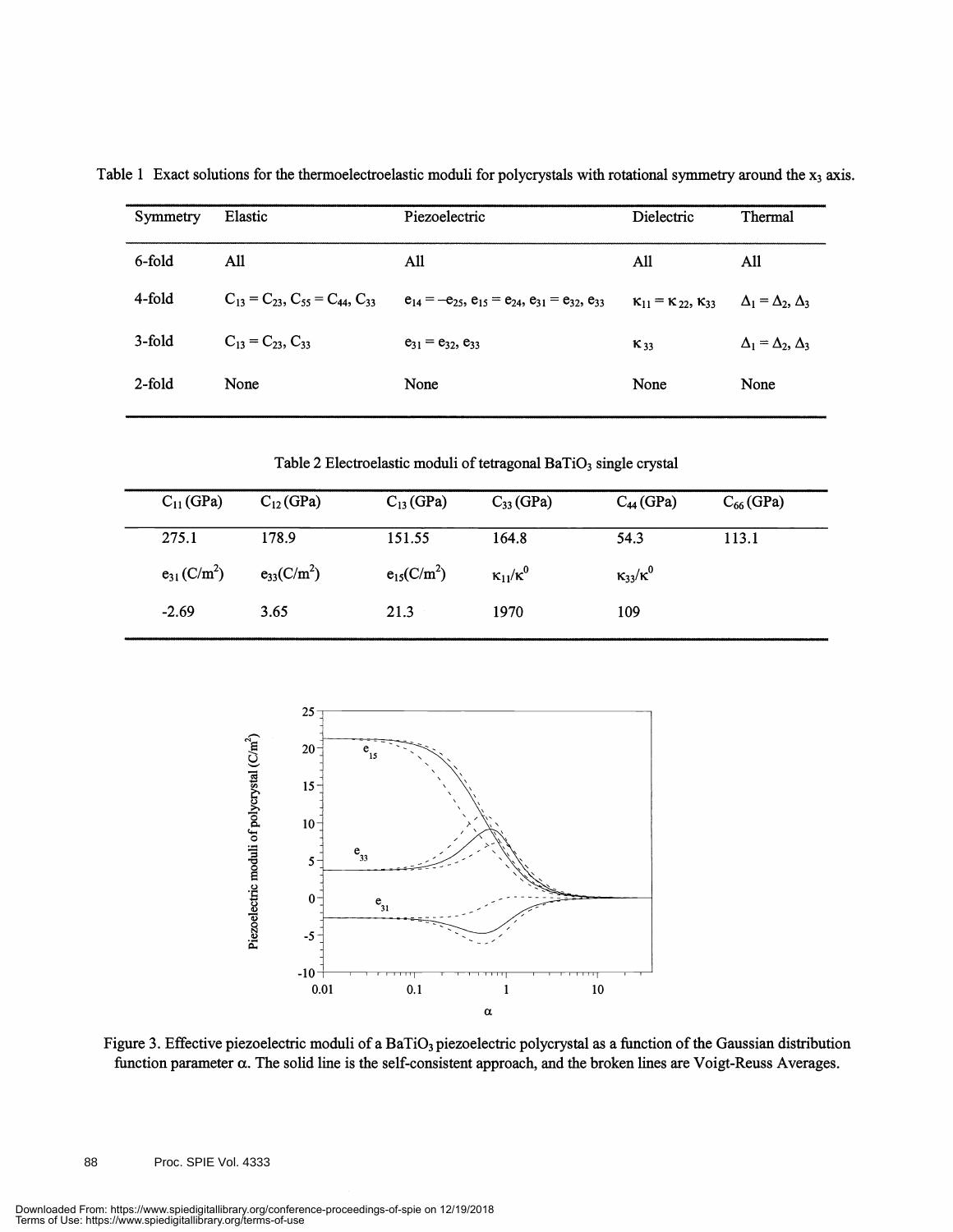

Figure 4. Effective elastic modulus C<sub>11</sub> of a BaTiO<sub>3</sub> piezoelectric polycrystal with perfect aligned grains as function of grain shape aspect ratio  $\chi$ .



Figure 5. Effective relative dielectric constant  $\kappa$  of a BaTiO<sub>3</sub> piezoelectric polycrystal with random aligned grains as function of grain shape aspect ratio  $\chi$ .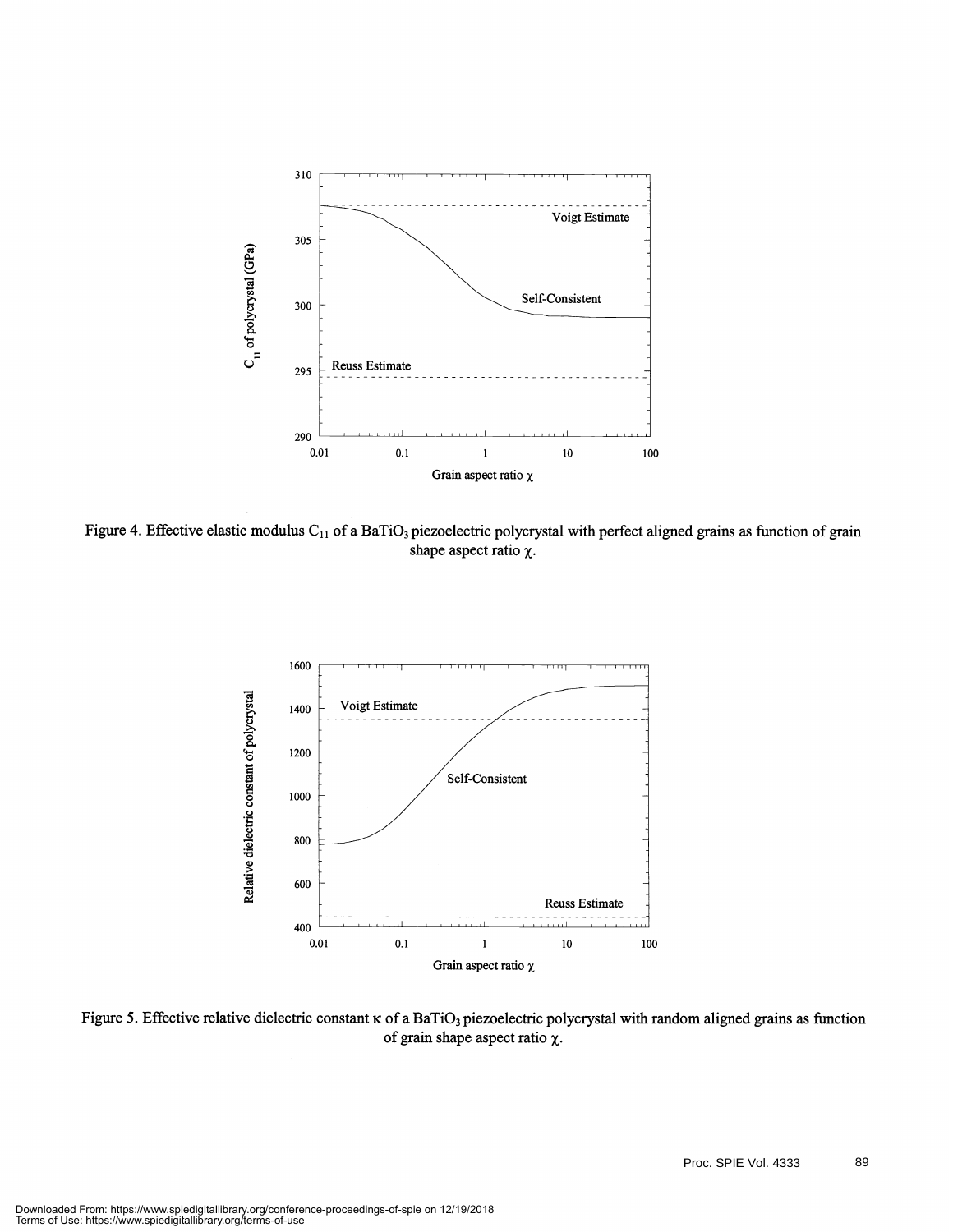For polycrystals with all BaTiO<sub>3</sub> grains perfectly aligned in the x<sub>3</sub> axis ( $\alpha=0$ ), for example, BaTiO<sub>3</sub> thin films with colunmar grains, the effective electroelastic moduli of the polycrystal are exact, and recover the single crystal values, except for  $C_{11}$  and  $C_{66}$ . Our calculations confirm this result and show that the self-consistent approach recovers the exact solutions in this case. Fig. 4 shows the effective elastic constants  $C_{11}$  of such a BaTiO<sub>3</sub> polycrystal as function of the grain shape, where the grains are assumed to be spheroidal and the shape is described by the aspect ratio,  $\chi = a_3/a_1$ . The polycrystal C<sub>11</sub> are not very sensitive to grain shape; they change less than ten percent as the grain shape changes from penny-shape to needle-shape. It is highest for penny-shape grains, and decreases monotonically with the increase of the aspect ratio, reaching a minimum when the grains become needle-shaped. It is noted that Voigt-Reuss averages are unable to model the effect of grain shapes.

Polycrystals with randomly oriented BaTiO<sub>3</sub> grains ( $\alpha \rightarrow \infty$ ) are isotropic and non-piezoelectric <sup>12, 18</sup>. In this case, the independent overall electroelastic moduli are the bulk modulus K, the shear modulus G, and the dielectric constant  $\kappa$ . Although not shown, the effective elastic constants show a weak dependency on the grain shape. The dielectric constant, however, strongly depends on the grain shape, as shown in Fig. 5. It is a minimum for penny-shaped grains, increases monotonically with grain aspect ratio, and reaches a maximum for needle-shaped grains. The stronger dependence of dielectric constants on grain shape is believed to be caused by the stronger grain anisotropy in dielectric constants, as shown in Table 2.

#### 6. CONCLUSIONS

The self-consistent approach along with the Voigt-Reuss estimates have been generalized to model the electroelastic moduli of piezoelectric polycrystals with texture. An orientational averaging scheme has been implemented using an orientation distribution function, which can describe general grain, or domain, orientations. For simplicity, we have approximated the ODF using a Gaussian distribution function, enabling simulation of a wide range of textures in polycrystals. Micromechanics estimates for BaTiO<sub>3</sub> polycrystals have been presented, and shown to agree with exact results in special cases. The electroelastic moduli of piezoelectric polycrystalline aggregates show a strong dependence on crystallograpinc texture. Piezoelectric constants higher than single crystal values can be achieved at certain texture, and the dielectric constants are more sensitive to grain shape than the elastic constants due to the stronger electrical anisotropy.

For polycrystals with fiber texture, we have determined the conditions that permit exact solutions for some electroelastic moduli. While our study has focused on linear behavior, the basic framework can be used to describe the nonlinear constitutive response of a ferroelectric ceramic by incorporating the ODF coefficients ( $\alpha$  for the Gaussian ODF) as internal state variables in a constitutive model<sup>4-6</sup>; this would enable, for example, the simulation of texture evolution during poling.

#### **REFERENCES**

- 1. Li, J. Y, "The Effective Electroelastic Moduli of Textured Piezoelectric Polycrystalline Aggregates," J. Mech. Phys. Solids 48, pp. 529-552, 2000.
- 2. Li, J. Y., Dunn, M. L., and Ledbetter, H., "Thermoelectroelastic Moduli of Textured Piezoelectric Polycrystals: Exact Solutions and Bounds for Film Textures," J. Appl. Phys. 86, pp. 4626-4634, 1999.
- 3. Nan, C. W. and Clarke, D. R., "Piezoelectric Moduli of Piezoelectric Ceramics," Journal of American Ceramic Society 79, pp. 2563-2566, 1996.
- 4. Huber, J. E., Fleck, N. A., Landis, C. M., McMeeking R. M., "A Constitutive Model for Ferroelectric Polycrystals," J. Mech. Phys. Solids 47, pp. 1663-1697, 1999.
- 5. Li, J., Weng, G. J., "A Theory of Domain Switch for the Nonlinear Behaviour of Ferroelectrics," Proceedings of the Royal Society of London A455, pp. 3493-3511, 1999.
- 6. Rodel, J, Kreher, W. S., "Effective Properties of Polycrystalline Piezoelectric Ceramics," Journal de Physique IV 9, pp. 239-247, 1999.
- 7. Nye, J.F., *Physical Properties of Crystals*, Oxford University Press, Oxford, UK, 1957.
- 8. Roe, R. J., "Description of Crystalline Orientation in Polycrystalline Materials, III. General Solution to Pole Figure Inversion," J. Appl. Phys. 36, pp. 2024-203 1, 1965.
- 9. Voigt, W., "Ueber die Beziehung zwischen den beiden Elastizita tskonstanten isotroper Korper," Annalen der Physik 38, pp. 573-587, 1889.
- 10. Reuss, A., "Berechnung der Fliessgrenze von Mischkristallen aufGrund der Plastizita tsbedingung ur Einkristalle," Zeitschrift fur angewandte Mathematik und Mechanik 9, pp. 49-58, 1929.
- 11. Willis, J. R., "Bounds and Self-consistent Estimates for the Overall Properties of Anisotropic Composites," J. Mech. Phys. Solids 25, pp. 185—202, 1977.